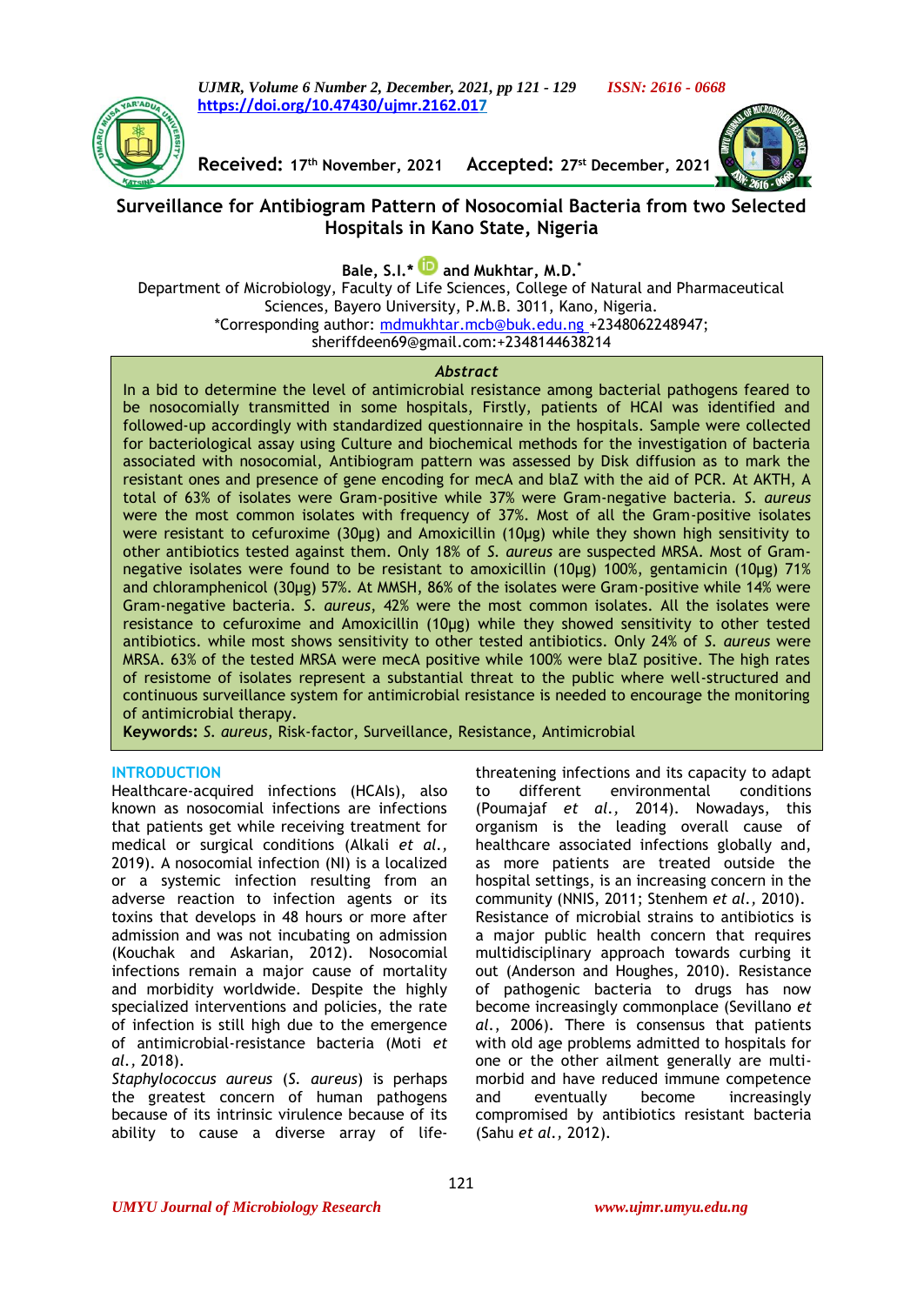## *UJMR, Volume 6 Number 2, December, 2021, pp 121 - 129 ISSN: 2616 - 0668*

According to Okesola and Oni (2009), most Nigerian microbial isolates indicated high resistance in both Gram-positive and Gramnegative organisms through examination of antimicrobial susceptibility assay. Methicillin resistant *Staphylococcus aureus* (MRSA), Vancomycin Resistant *Staphylococcus aureus*  (VRSA) and *Enterococci*, Multidrug resistant gram negative bacteria such as those with Extended Spectrum Beta-Lactamase (ESBL) resistance and carbapenem resistant Enterobacteriaceae, multi-drug and extensivedrug resistant *Mycobacterium tuberculosis*  (MDR-TB and XDR-TB) (Anzaku *et al.,* 2018). Antimicrobial drug resistance is usually not monitored in under resourced countries because they lack surveillance networks, and appropriate diagnostics. This acceleration problem accounts for substantial number of excess deaths, especially among infant (Vernet *et al.,* 2014). Methicillin-resistant *Staphylococcus aureus* (MRSA) infections have become widespread even in under-resourced countries (Vernet *et al.,* 2014).

## **MATERIAL AND METHODS**

### **Study Population and Hospitals**

Two hospitals were selected for the study and these are; Aminu Kano Teaching Hospital (AKTH) and Murtala Muhammad Specialist Hospital (MMSH). The Hospitals are strategically located for access to both urban and rural populations from the 44 Local Government Areas of Kano State.

The study population comprises of both male and female patients that developed any illness that cannot be explain by an underlying illness 48hrs or more after admission.

## **Ethical Approval**

The study was reviewed and ethical clearance was obtained from both Aminu Kano Teaching Hospital ethical committee and Ministry of Health Kano state. Each of the participants or parent/caretaker was informed and voluntary, written and signed consent/assent was obtained from the participant (Appendix I and  $II$ ).

### **Data and Sample Collection**

A total number of 150 non duplicated Urine, wound and blood samples were collected from the entire two study area (AKTH=75 and MMSH=75). Demographic data was obtained from patients using Questionnaire in order to assess the Risk factors

### **Bacterial Isolation**

*In vitro* characterization of bacteria was carried out using standard culture and biochemical tests. Each specimen was streaked on to differential and selective culture media (Oxoid, Ltd, UK) including CLED, Chocolate (Oxoid, UK),

Mannitol salt agar and MacConkey agar (Tm, Media) for investigation of bacteria.

## **Biochemical tests**

All the isolated organisms were Gram-stained and Biochemical test was carried on the bases of their Gram reaction standard biochemical reactions, including catalase, coagulase (Poumajaf *et al.*, 2014), indole, citrate and oxidase, urease and motility. Reading of the culture was done after overnight incubation at  $37^{\circ}$ C.

## **Antimicrobial sensitivity testing**

This test was carried out using disk diffusion method according to the guideline of the Clinical Laboratory Standard Institute (CLSI, 2014). In brief, a bacterial suspension adjusted to 0.5 MacFarland on to Muller- Hinton agar was evenly strict on a plate to ensure even distribution of inoculum in confluents lawn of growth (Hudzick, 2009). Antibiotics impregnated Oxoid disc of Cefoxitin (30μg), Gentamicin (10μg), Cefuroxime (30μg), chloramphenicol (30μg), Erythromycin (15μg) and Amoxicillin (10μg) for Gram positive isolates while Imipenem (10μg), Chloramphenicol (30μg), Amoxicillin (10μg), Cefoxitin (30μg), Gentamicin (10μg) and Tetracycline (30μg) (Gram negative) were placed on the surface of the agar with the aid of forceps. After the disc were placed, the lid of the plate was replaced, inverted and was incubated at 35°C inside Air incubator for 18hours While Staphylococcus against Cefoxitin plate were incubated for a full 24hrs before reading. Results of other disc were taken after 18hrs except *Staphylococcus* against Cefoxitin for phenotypic detection of MRSA which was reincubated for a total of 24hrs before reading (Hudzicki, 2009). Following incubation, Zone sizes of inhibition were measured to the nearest millimeters using a vernier caliper. The zone size was recorded on a recording sheet which was interpreted using CLSI, 2021 guidelines to determine the susceptibility or resistance of the organism to each drug tested indicated as either susceptible (S), Intermediate (I) or resistant (R) (Magiorakos *et al.,* 2012; Tolera *et al.,* 2018)

## **Data Analysis**

Descriptive statistics were used to report prevalence rate and cumulative prevalence of HCAIs.

### **RESULTS**

Table 1 present a total number of 150 nosocomial patient that were identified in Aminu Kano teaching hospital and Murtala Muhammad specialist hospital, Kano, Nigeria.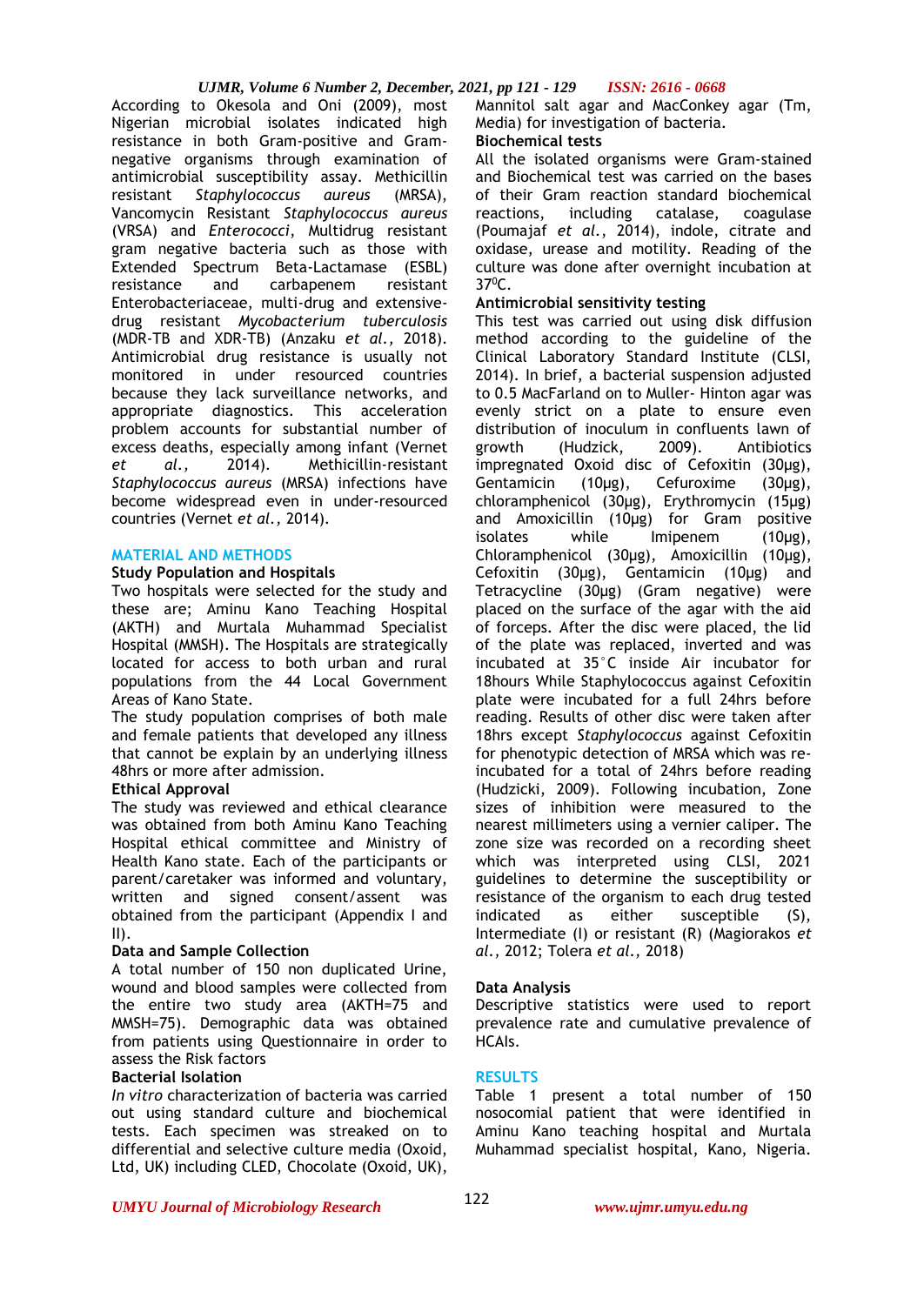Out of the identified patients included, 44.7% were male while 55.3% were female; Age range between 1-14 and 50 and above tends to have highest percentage of identified patient with 31.3 and 39.4% respectively; Surgical ward had the highest number of confirmed patient (46%); length of stay between 10days and above have the most number of patient (53.3%) and lastly 66.75 of the identified patient were married while the remaining 33.3% were single. Total number of patient under catheters were 85 (56.7%) while 65 (43.3%) are without catheters. 59 (39.3%) were immunodeficiency patient while 91 (60.7%) are not And Lastly 32 (21.3%) patient are receiving antimicrobial while 118 (78.7%) were not.

The distribution of bacteria isolates from identified nosocomial patients at both study area base on their site of infection is shown in Table 2. Surgical site infection accounts to 53.7% and is the most frequent site of infection follows by Urinary tract and blood stream with 30 (31.6%) and 14 (14.7%) respectively. Out of the 95 positive isolate obtained in this study, *S. aureus* 38 (40%) is the most predominant isolates followed by CoNS, *E. coli*, *Kleb sp*., *P. aeruginosa* and *Strep sp* with 28(29%), 9(10%), 9(10%), 6(6%) and 5 (5%) respectively. Table 3 and 4 shows the susceptibility patterns of the isolates against selected antimicrobial agents as all the Gram positive isolate were resistance to Cefuroxime (30μg) while most of them were also resistance to Amoxicillin (10 μg) except *Streptococcus sp.* which was sensitive to the drug at both study area. Imipinem (10μg) was active against all Gram negative isolates while they were resistant to Amoxicillin (10μg). *E. coli* and *Kleb sp*. were resistance to Gentamicin (10μg) at AKTH while *P. aeruginosa* was sensitive to it. At AKTH, 37% were isolates positive for *S. aureus* , 18% were MRSA isolates, 33.3% were mecA positive and 100% were blaZ positive while at MMSH, 43% were isolates positive for *S. aureus,* 24% were MRSA isolates, 80% were mecA positive and 100% were blaZ positive.

**Table 1: Some Demography and Predisposing Factors for the Possible Nosocomial Infections in Patients in both AKTH and MMSH, Kano (2020).**

| Characteristics         | AKTH n (%). N=75 | MMSH n (%). N=75 | Total n (%). N=150 |
|-------------------------|------------------|------------------|--------------------|
| <b>Sex</b>              |                  |                  |                    |
| Male                    | 31(41.0)         | 36(48.0)         | 67(44.7)           |
| Female                  | 44(59.0)         | 39(52.0)         | 83(55.3)           |
| Age (in years)          |                  |                  |                    |
| $1 - 14$                | 20(27.0)         | 27(36.0)         | 47(31.3)           |
| $15 - 35$               | 10(13.0)         | 5(7.0)           | 15(10.0)           |
| 36-49                   | 19(25.0)         | 10(13.0)         | 29(19.3)           |
| 50 and Above            | 26(35.0)         | 33(44.0)         | 59(39.4)           |
| <b>Admission wards</b>  |                  |                  |                    |
| Medical                 | 29(39.0)         | 23(31.0)         | 52(34.7)           |
| Surgical                | 30(40.0)         | 39(52.0)         | 69(46.0)           |
| Pediatric               | 16(21.0)         | 13(17.0)         | 29(19.3)           |
| Length of stay          |                  |                  |                    |
| ⋅ 3days                 | 0(0.0)           | 0(0.0)           | 0(0.0)             |
| 3-5 days                | 10(13.0)         | 5(7.0)           | 15(10.0)           |
| 6-9days                 | 26(35.0)         | 29(39.0)         | 55(36.7)           |
| 10 and above            | 39(52.0)         | 41(54.0)         | 80(53.3)           |
| <b>Marital status</b>   |                  |                  |                    |
| Single                  | 20(27.0)         | 30(40.0)         | 50(33.3)           |
| Married                 | 55(73.0)         | 45(60.0)         | 100(66.7)          |
| <b>Use of Catheter</b>  |                  |                  |                    |
| Yes                     | 46(61.0)         | 39(52.0)         | 85(56.7)           |
| No                      | 29(39.0)         | 36(48.0)         | 65(43.3)           |
| Immunodeficiency        |                  |                  |                    |
| Yes                     | 30(40.0)         | 29(39.0)         | 59(39.3)           |
| No                      | 45(60.0)         | 46(61.0)         | 91(60.7)           |
| <b>Patient received</b> |                  |                  |                    |
| Antimicrobial           |                  |                  |                    |
| Yes                     | 19(25.0)         | 13(17.0)         | 32(21.3)           |
| No                      | 56(75.0)         | 62(83.0)         | 118(78.7)          |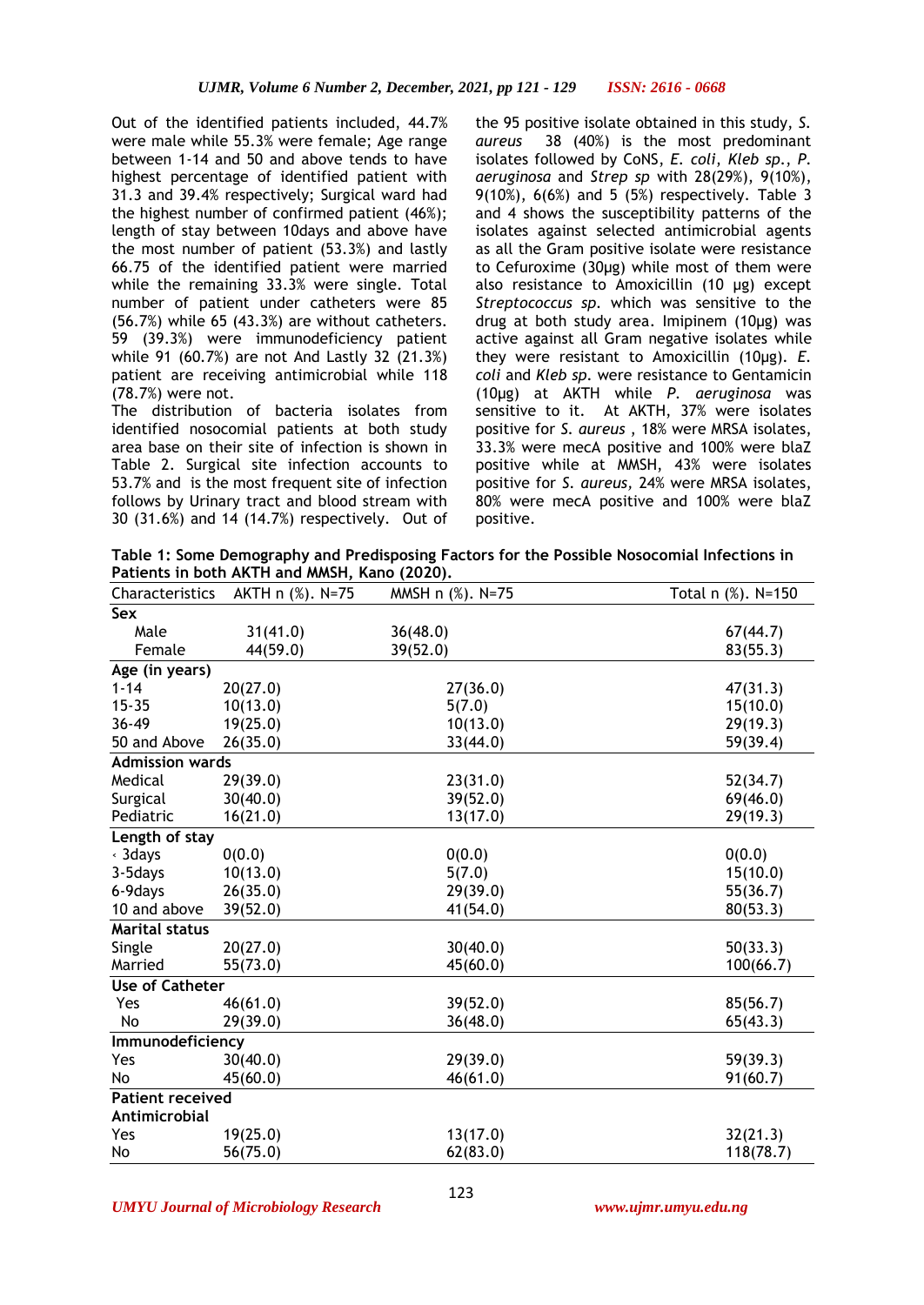*UJMR, Volume 6 Number 2, December, 2021, pp 121 - 129 ISSN: 2616 - 0668* **Table 2: Distribution of Bacterial Isolates from patients with NIs in the two Hospitals, Kano State**

| scacc           |                        |             |                        |             |                       |               |         |
|-----------------|------------------------|-------------|------------------------|-------------|-----------------------|---------------|---------|
| <b>Bacteria</b> | Surgical Site 51(53.7) |             | Urinary Tract 30(31.6) |             | Blood Stream 14(14.7) | Total $n(\%)$ |         |
|                 | AKTH                   | <b>MMSH</b> | AKTH                   | <b>MMSH</b> | AKTH                  | <b>MMSH</b>   |         |
|                 | $n(\%)$                | $n(\%)$     | $n(\%)$                | $n(\%)$     | $n(\%)$               | $n(\%)$       |         |
| S. aureus       | 14(44)                 | 10(53)      | 1(10)                  | 7(35)       | 2(50)                 | 4(40)         | 38(40)  |
| Strep. Sp.      | 2(6)                   | 0(0)        | 0(0)                   | 0(0)        | 0(0)                  | 3(30)         | 5(5)    |
| CoNS            | 7(22)                  | 9(47)       | 2(20)                  | 7(35)       | 1(25)                 | 2(20)         | 28(29)  |
| E. coli         | 1(3)                   | 0(0)        | 4(40)                  | 3(15)       | 0(0)                  | 1(10)         | 9(10)   |
| P. aeruginosa   | 3(9)                   | 0(0)        | 2(20)                  | 0(0)        | 1(25)                 | 0(0)          | 6(6)    |
| Kleb sp.        | 5(16)                  | 0(0)        | 1(10)                  | 3(15)       | 0(0)                  | 0(0)          | 9(10)   |
| Total           | 32(33.7)               | 19(20)      | 10(10.5)               | 20(21.1)    | 4(4.2)                | 10(10.5)      | 95(100) |

Key; CoNS; Coagulase Negative Staphylococci

AKTH: Amino Kano Teaching Hospital; MMSH: Murtala Muhammed Specialist Hospital

| Table 3: Antimicrobial Susceptibilities of Gram positive Bacteria Associated with Nosocomial |  |  |  |
|----------------------------------------------------------------------------------------------|--|--|--|
| Infections in Patients at AKTH and MMSH, Kano (2020)                                         |  |  |  |

| Antibiotic $(\mu g)$<br>ATCC25923 | S. aureus   |             | CoNS        |             |         | Strep. Sp.  |             |  |
|-----------------------------------|-------------|-------------|-------------|-------------|---------|-------------|-------------|--|
|                                   | <b>AKTH</b> | <b>MMSH</b> | <b>AKTH</b> | <b>MMSH</b> | AKTH    | <b>MMSH</b> | <b>AKTH</b> |  |
|                                   | $N = 17$    | $N = 21$    | $N = 10$    | $N = 18$    | $N=2$   | $N=3$       | $N=1$       |  |
| GN (10)                           | 21.6(5)     | 26.5(5)     | 25.5(5)     | 19.5(5)     | 19.2(5) | 18.6(5)     | 30.0(5)     |  |
| FOX (30)                          | 26.5(S)     | 32.1(5)     | 32.6(5)     | 36.2(S)     | 36.5(S) | 29.0(5)     | 33.0(5)     |  |
| E(15)                             | 27.5(5)     | 35.0(S)     | 15.3(l)     | 24.5(5)     | 13.2(R) | 23.2(5)     | 33.0(5)     |  |
| C(30)                             | 30.6(S)     | 19.5(5)     | 18.2(5)     | 22.6(S)     | 22.5(5) | 33.6(S)     | 31.0(5)     |  |
| AML(10)                           | 5.4 $(R)$   | 9.2(R)      | 6.2(R)      | 12.6 $(R)$  | 20.1(S) | 16.2 $(5)$  | 10.0(R)     |  |
| CXM (30)                          | 0(R)        | 0(R)        | 0(R)        | 0(R)        | O(R)    | O(R)        | 10.0(R)     |  |

GN: Gentamicin; FOX: Cefoxitin; E: Erythromycin; C: Chloramphenicol; AML: Amoxicilin; CXM: Cefuroxime, CoNS: Coagulase Negative Staphylococcus; S: Sensitive; I: Intermediate; R:Resistant. N: Number of Isolates

|                                                 | Table 4: Antimicrobial Susceptibilities of Gram-negative Bacteria Associated with Nosocomial |
|-------------------------------------------------|----------------------------------------------------------------------------------------------|
| Infections in Patients at AKTH and MMSH (2020). |                                                                                              |

| Antibiotics      | E. coli    |             | Kleb Sp. |             | P. aeruginosa |
|------------------|------------|-------------|----------|-------------|---------------|
|                  | AKTH       | <b>MMSH</b> | AKTH     | <b>MMSH</b> | AKTH          |
|                  | $N=5$      | $N = 4$     | $N=6$    | $N=3$       | $N=6$         |
| IMP $10\mu$ g    | 29.6(S)    | 25.6(5)     | 32.6(5)  | 29.2(5)     | 24.2(S)       |
| $C$ 30 $\mu$ g   | 20.6(5)    | 19.5(5)     | 15.4(l)  | 13.2(l)     | 11.5(R)       |
| AML $10\mu$ g    | 6.2(R)     | 8.0(R)      | 6.0(R)   | 14.2(R)     | 8.5(R)        |
| $FOX$ 30 $\mu$ g | 15.2(R)    | 20.5(5)     | 24.6(5)  | 23.6(5)     | 19.6(5)       |
| $GN 10\mu g$     | 6.0(R)     | 14.5(5)     | 9.8(R)   | 16.0(S)     | 15.5(5)       |
| TE $30\mu$ g     | $14.5($ S) | 16.8(5)     | 11.8(l)  | 16.8(5)     | 17.2(5)       |

IMP: Imipenem; C: Chloramphenicol; AML: Amoxicillin; FOX: Cefoxitin; GN: Gentamicin; TE: Tetracycline; S: Sensitive; I: Intermediate; R: Resistant. N: Number of Isolates.

The Zone of inhibition was interpreted as Sensitive, Intermediate and Resistant according to CLSI, 2021.

| Table 5: Distribution of S. aureus and MRSA Isolates based on mecA and blaZ gene presence |  |
|-------------------------------------------------------------------------------------------|--|
|-------------------------------------------------------------------------------------------|--|

| Sampling sites | No. $(\%)$ of samples<br>Positive for<br>S. aureus | No. $(\%)$ of MRSA<br><b>Isolates</b> | No. $(\%)$ mecA<br>positive | No. $(\%)$ of blaZ<br>positive |
|----------------|----------------------------------------------------|---------------------------------------|-----------------------------|--------------------------------|
| AKTH           | 17(37)                                             | 03(18)                                | 01(33.3)                    | 03(100)                        |
| <b>MMSH</b>    | 21(43)                                             | 05(24)                                | 04(80)                      | 05(100)                        |

AKTH: Amino Kano Teaching Hospital; MMSH: Murtala Muhammed Specialist Hospital

 $x^2$  =0.224, P<0.05 df= 1, There is no significant difference

The result of PCR products of mecA and blaZ on 1.5% agarose gel were shown below in Fig 4.1. The size of the amplicon for mecA and blaZ gene corresponds to control which is 336bp and 400bp respectively. From lane 1-3 is a test isolate of AKTH while from 4-8 is for the test isolates of MMSH while lane 9 serves as control. The result that shows a band that's correspond to the ladder base pair 336 around each lane were termed mecA positive isolate while the band that correspond to 400bp were termed blaZ positive.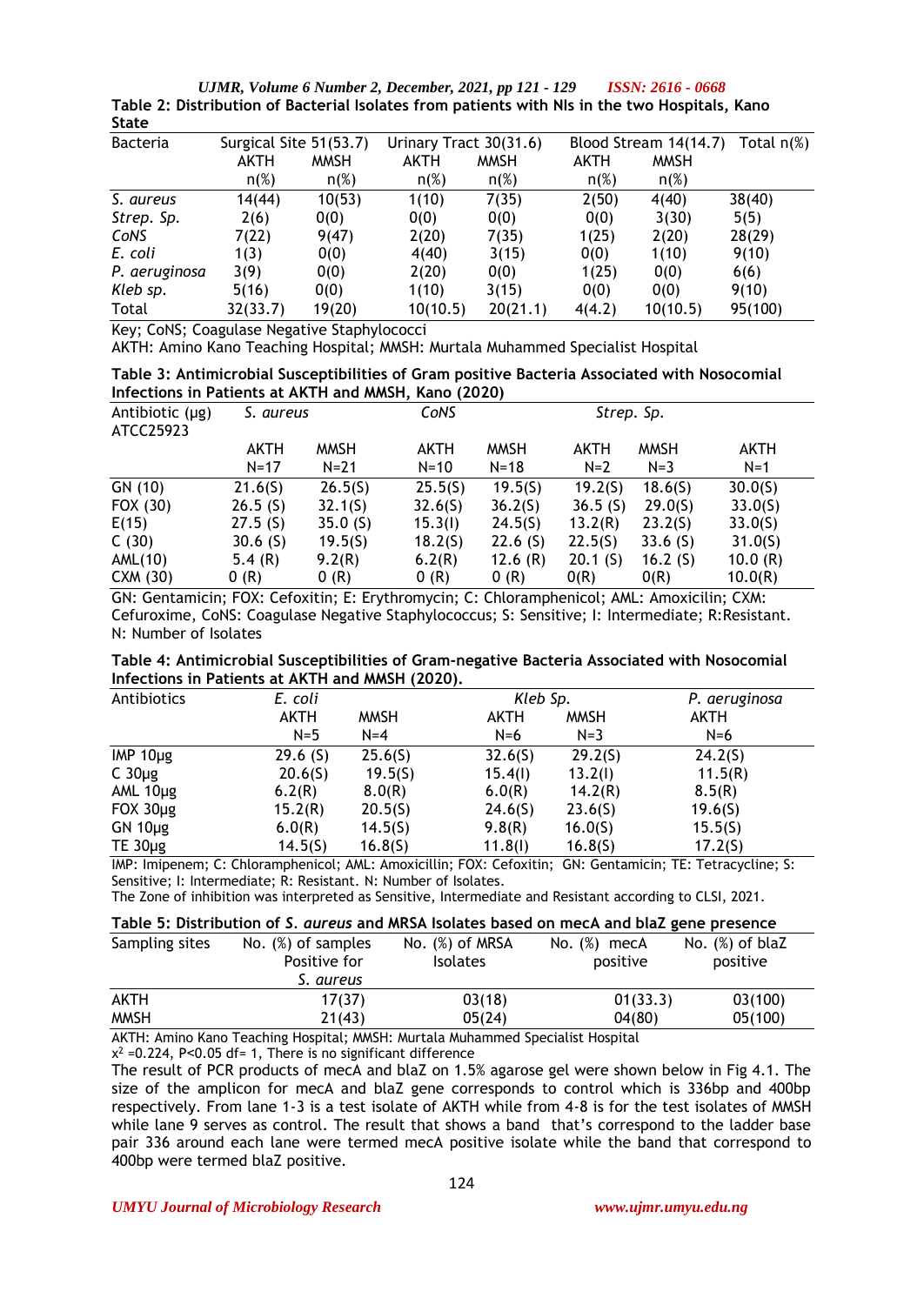

**Figure 4.1: Gel-electrophorogram for mecA and blaZ gene in** *S. aureus* **isolates** Lane  $1-3 = AKTH$ Lane  $4-8 =$  MMSH

Lane 9 = Control

This figure shows the polymerase chain reaction (PCR) result for the detection of both mecA and blaZ gene from suspected MRSA isolates.

#### **DISCUSSION**

Nosocomial infections are one of the major public health problems around the world, however it vary from one country to the other because of the differences in surveillance approach. It can result to high morbidity and mortality (Tolera *et al.,* 2018). In this study, 150 non duplicated clinical samples were analyzed of which participant of age group 50years and above have the highest prevalence of 59 (39.4%) followed by age group 1-14yrs 47 (31.3%), the least age group observed are 15- 35years and 36-49years with 15 (10%) and 29 (19.3%) respectively. Ninety five (63.3%) samples were showed to be positive from all the sample process of which MMSH have highest isolated organisms of 49(51.6%) and AKTH with 46(48.4%). Surgical ward has highest confirmed patients with 69(46%) followed by Medical and then pediatric with 52 (34.7%) and 29(19.3%) respectively. Tolera *et al.* (2018) report in their study that most of their identified patients is from gynecology 103 (26.1%) followed by medical 102 (25.9%) and surgical ward 99 (25.1%). Morgan and Johns (2016) report in their study that the risk of developing a healthcare associated infection (HCAIs) increases linearly by age; a 2011 prevalence study reported a 11.5% HCAIs prevalence rate in patients over the age of 85, which decrease significantly with younger age 11.27% in 75-84

group, 10.64% in 65-74 and 7.37% in patients under the age of 65 (Cairns *et al.,* 2011).

The overall most frequent site of infection is surgical 51(53.7%) followed by Urinary tract 30(31.6%) then bloodstream 14(14.7%). the highest positivity was found in surgical site 32(33.7%) in AKTH, 20 (21.1%) from urinary tract in MMSH and 19(20%) from surgical site also in MMSH, the least positivity 4(4.2%) and 10(10.5%) was found in bloodstream at both AKTH and MMSH respectively. While surgical site infections account for the largest proportion of HCAIs in the age group of under 65, HCAIs in the elderly are primarily attributed to urinary tract infections (Smith *et al.,* 2008). From a total number of 95 isolates obtained in this study, Gram-positive isolates were the commonest 71(74.7%) and Gram-negative 24(25.3%) of the total number of isolates. Gram-positive cocci 55.6% have been reported as the most commonly associated organisms with hospital acquired infections (Tolera *et al.,* 2018). Alkali *et al.* (2019) reported that Gram negative isolates 77.5% is the most commonly organism associated with HCAIs.

In this study, the high percentages of resistance of the isolates were observed in Cefuroxime (30μg), Amoxicilin (10μg) and Cholramphenicol (30μg) with least resistant of the isolates to Imipenem (10μg) and cefoxitin (30μg).

125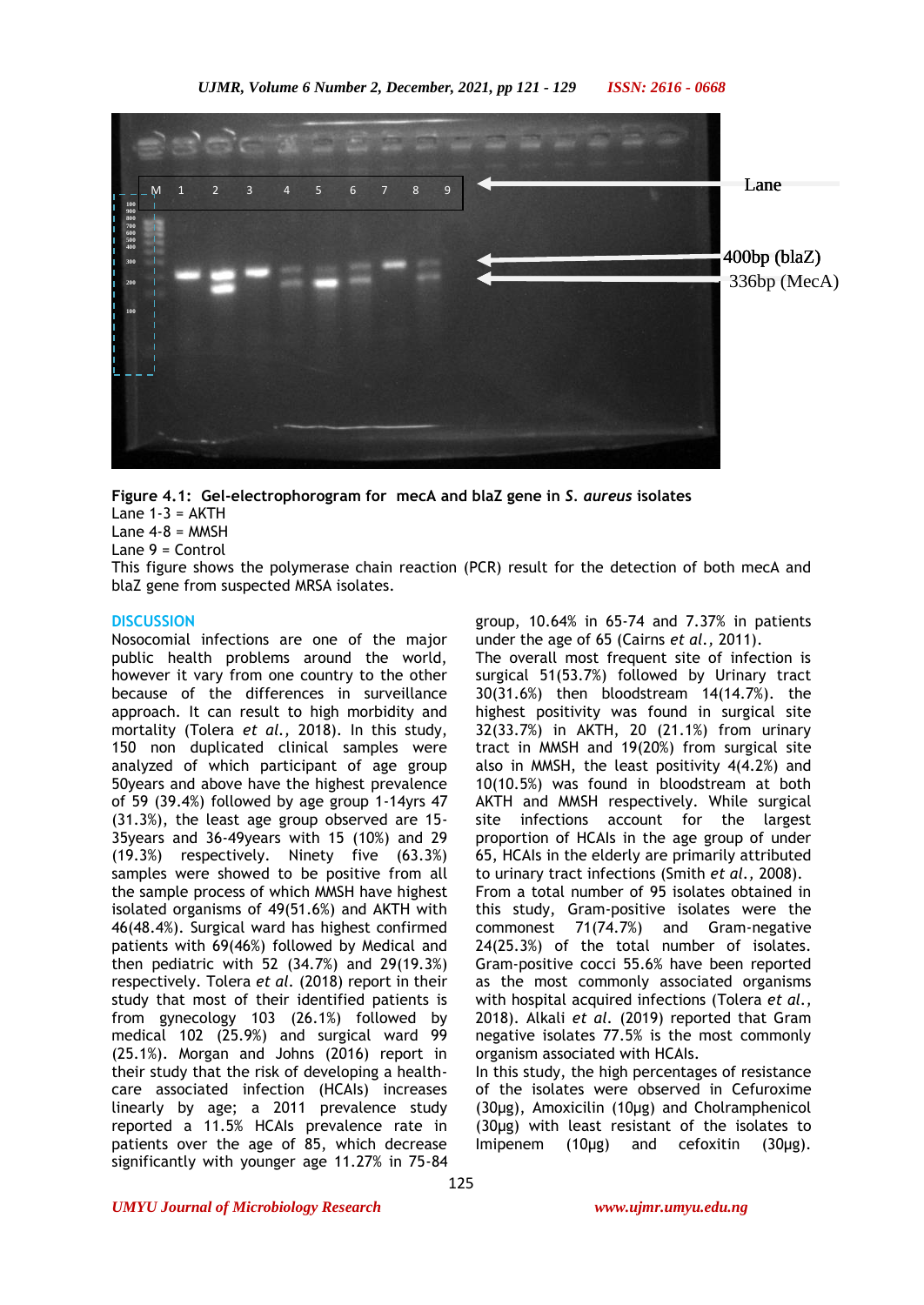#### *UJMR, Volume 6 Number 2, December, 2021, pp 121 - 129 ISSN: 2616 - 0668*

This finding corresponds with what was obtained by Alkali *et al.,*(2019) where Amoxicillin was less active to almost all the isolates, 84.6% and 75.0% resistant to *E. coli* and *P. aeruginosa* respectively while 7.7% and 6.9% of *E. coli* and *Strep. sp*. respectively shows least resistant activity to imipenem at MMSH. In Uganda, Peter *et al.,* (2017) reported 97% of the isolates resistant to Amoxicilin (10μg).

This study also revealed that 18% and 24% prevalence of MRSA in both AKTH and MMSH respectively. Okon *et al.* (2013) reported the detection of 12.5% MRSA from clinical specimens from six tertiary hospitals in North eastern Nigeria and Olowe *et al.* (2013) reported a higher prevalence of 19.2% MRSA from clinical isolates in medical microbiology laboratory of university teaching Hospitals,

#### **REFERENCES**

- Anderson DI and Hughes D. (2010) ."Antibiotic Resistance and its cost: is it possible to reverse resistance?" *National Review of Microbiology* 8.4: 260-271.
- Alkali,B., Agwu, E., Sarkintada, F., Idris, A.M and Takalmawa, H.U (2019). "Bacteria Agents Associated with Health care Associated infections in some selected TertiaryHospiatls of Kano Metropolis, North-west Nigeria". *Nigerian Journal of Microbiology*.33(1):4626-4632.
- Anzaku., A.A., Alagi, M., Upla, P., Godwin, O., Owoseni, M., Dauda, O., Juliet, A., Temitope, OandUchenna, O (2018). "Surveillance of Antimicrobial Resistance in Emerging and Reemerging Infectious Diseases in Nigeria". *EC Microbiology,* 14.9: 567-577.
- Clinical and laboratory standards institute (CLSI). (2014). "Performance Standards for Antimicrobial Susceptibility Testing; Twenty-fourth Informational Supplement. MO2-A11, M07-A9 and M11-A8. CLSI 950, west valley Road,suite 2500 Wayne, PA,19087 USA.
- Clinical and laboratory standards institute (CLSI). (2021) "performance standards for Antimicrobial susceptibility testing", CLSI, Wayne, PA,USA.
- Mgiorakos,A.,srinivasan,A,Carey,R,Carmeli,y,Fa lagas,M.jGiske,C.andHarbarth, J. (2012 )"Multidrug resistant, extensively drugresistant and pandrug-resistant bacteria; an international expert proposal for interim standard definitions for acquired resistance" *Chemical Microbiology and Infection*,vol.18,no.3,268-281.
- NNIS System. (2011). "CDC National Nosocomial Infections Surveillance (NNIS) system

Ado-Ekiti. This finding is similar to that of this study.

#### **CONCLUSION**

This study has identified *S. aureus* as the common pathogen associated with nosocomial infections where surgical site tends to be the most frequent site of infection. While antimicrobial stewardship was addressed through susceptibilities assay, majority of the Gram-positive were resistant to cefuroxime while majority of the isolates shows high degree of sensitivity to Cefoxitin and Imipenem. The prevalence of MRSA among the *S. aureus* isolates were 18% and 24% at both AKTH and MMSH respectively. 100% of all the tested isolates were blaZ positive while 62.5% were mecA positive.

> report, data summary from January 1992-April 2001, issued August 2001".

- *Am J. Infect. Control*; 29: 404-421. A.O and Oni, A.A. "Antimicrobial Resistance among Common Bacterial Pathogens in South Western Nigeria". *American-Eurasian Journal of Agricultural and Environmental Science* 5.3: 327-330.
- Poumajaf, F.A., Ardebili, A., Goudarzi, L., Khodabandeh, M., Narimani, T and Abbaszadeh, H (2014). "PCR-based identification of methicillin-resistant *Staphylococcus aureus* strains and their antibiotic resitance profiles". *Asian pacific journal of Tropical biomedicine*. Doi 10.12980/APJB.4.2014c423.
- Sahu, M.C., Dubey, D., Rath, S., Debata, N.K and Padhy, R.N (2012). "Multidrug resitance of *Pseudomonas aeruginosa* as known from surveillance of nosocomial and community infections in an Indian teaching hospital". *J. Public health*. 20:413-423.
- Sevillano, E., Valderrey,C., Canduela, M.J., Umaran, A., Calvo, F and Gallego, L (2006). "Resistance to antibiotics in clinical isolates of *Pseudomonas* clinical *isolates* of *aeruginosa". Pathol. Biol*. 54:493-497.
- Stenhem, M., Ortqvist, A., Ringberg, H., Larsson, L., Olsson Liljequist, B and Haeggman, S. (2010). "Imported methicillin-resistant *Staphylococcus aureus*, Sweden". *Emerg Infect Dis*; 16(2): 189-196.
- Tolera, M., Abate, D,. Dheresa, M and Marami, D. (2018) "Bacteria Nosocomial Infections and Antimicrobial susceptibility Pattern among patients admitted at Hiwotfana Specialised University Hospital, Eastern Ethiopea".
- *UMYU Journal of Microbiology Research www.ujmr.umyu.edu.ng*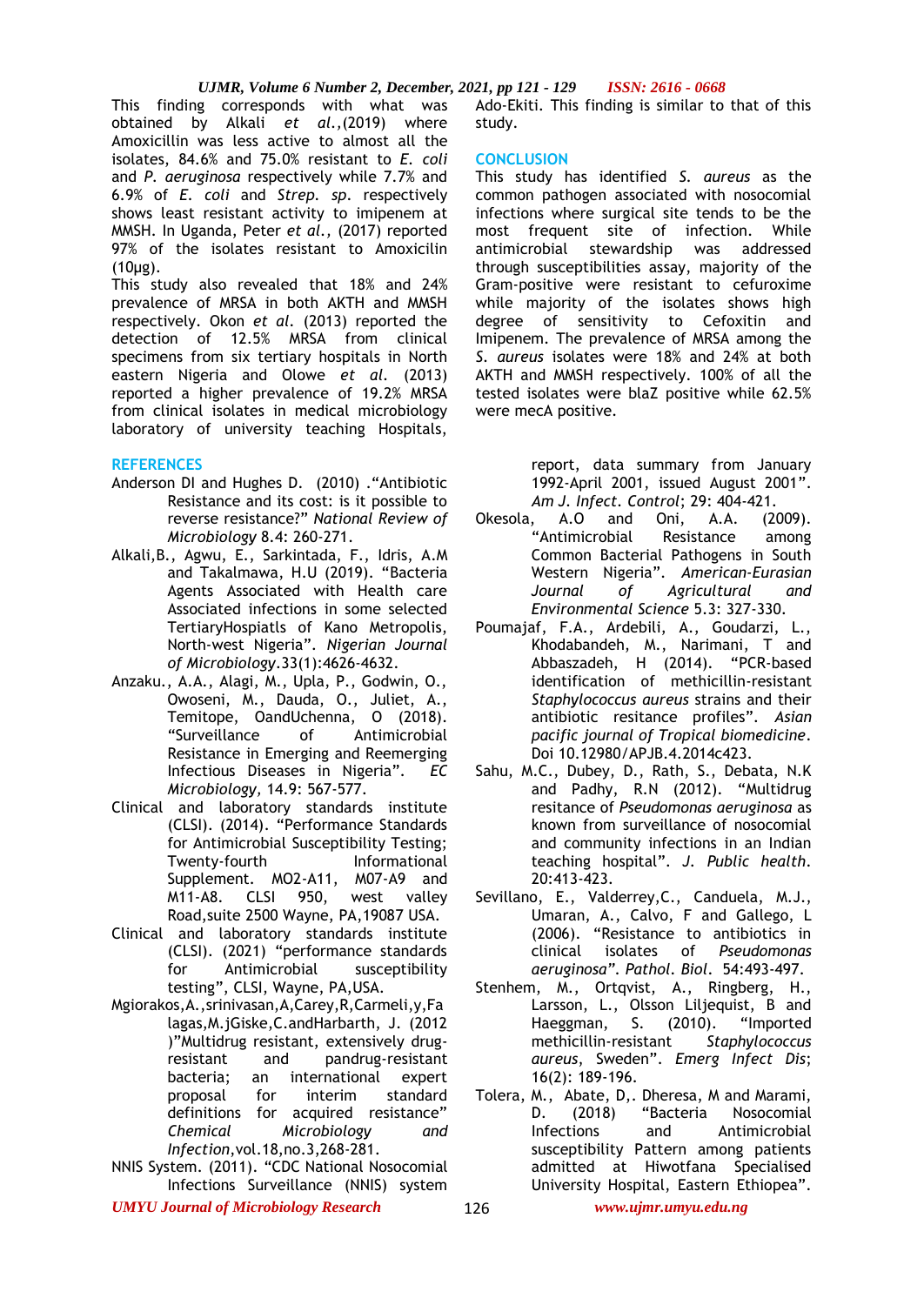*UJMR, Volume 6 Number 2, December, 2021, pp 121 - 129 ISSN: 2616 - 0668 Advance in Medicine* Vol. 18 Article 702127847.

- Vernet, G., Mary, C., Altmann, D. M., Dounmbo, O., Morpeth, S., Bhutta, Z.A and Klugman, K. P (2014) "Survaliance for Antimivrobial Drug Resistance in Under Resources Country. *Emerging Infectional Diseases*". [www.cds.gov/eid. vol. 20,](http://www.cds.gov/eid.%20vol.%2020) 3.
- Kouchak, F and Askarian, M (2012). "Nosocomila infection: the definition criteria" Irranian *Journal of medical science*, vol. 37, no 2, 72-73
- Cairns, S., Reilly, J and Stewart, S. (2011). "The prevalence of health care

associated infections in older people in acute care hospitals". *Infection Control Hospital Epidemiology*; 32(8):763-767.

- Morgan, M.D and John, H. (2016). "Healthcare-Associated infections in the Elderly: what's New". *Current Opinion in Infectious Disease*; 29(4):388-393.
- Smith, W.P., Bennett, G and Bradley, S (2008). "Shea/Apic Guideline: Infection prevention and control in the long-term<br>care facility". Infection Control care facility". *Infection Control Hospitals Epidemiolgy*; 29(09):785-814.
- Hudzicki, J (2009). "Kirby-Bauer Disk Diffusion susceptibility test protocol". *American society for Microbiology*. 1-23.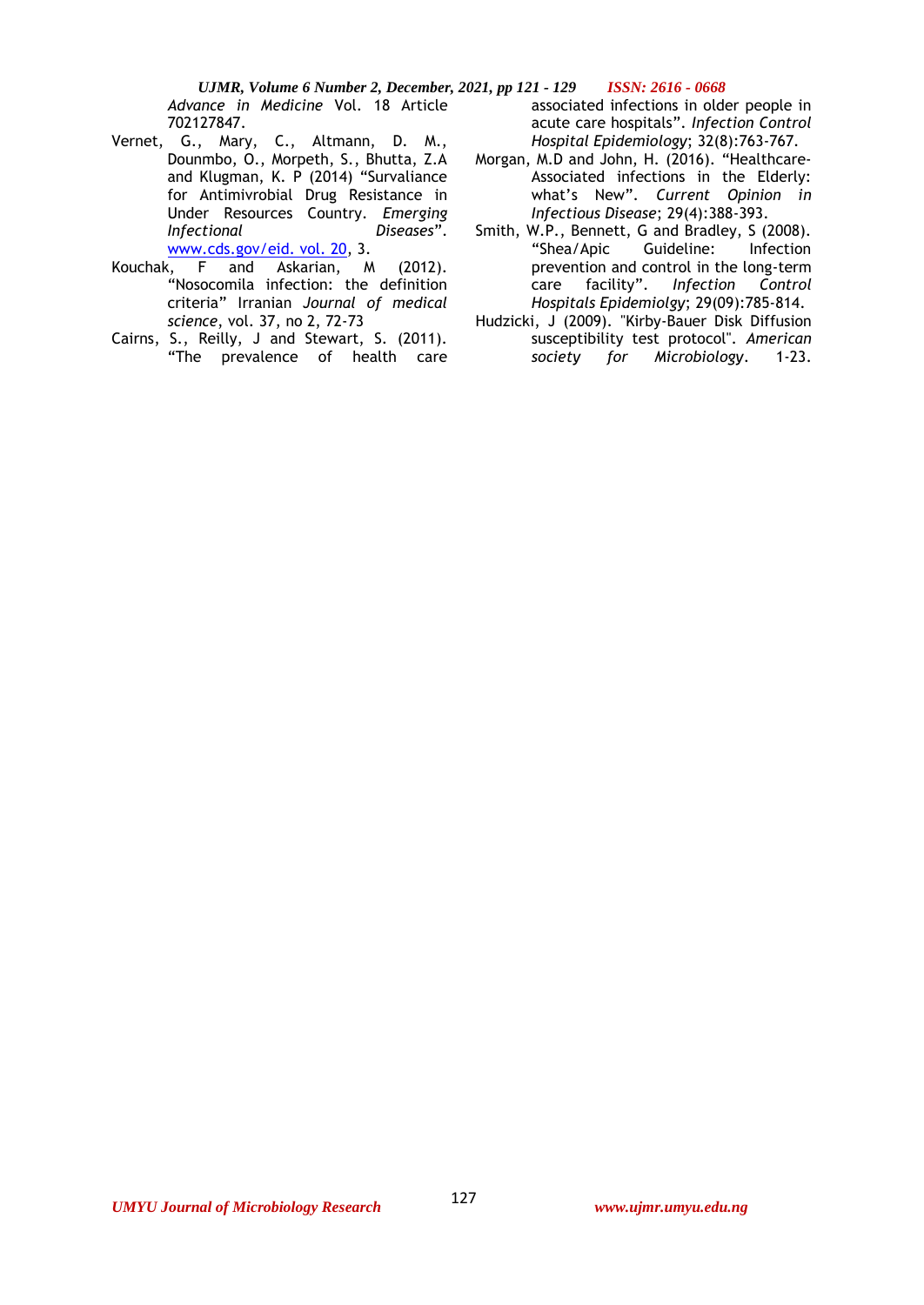UJMR, Volume 6 Number 2, December, 2021, pp 121 - 129 **ISSN: 2616 - 0668** Appendix I



#### NHREC/28/01/2020/AKTH/EC/2898

## AKTH/MAC/SUB/12A/P-3/VI/2998

5<sup>th</sup> October, 2020

Issa Shariffdeen Bale Department of Microbiology BUK, Kano.

Ufs:

The Head of Department Microbiology BUK, Kano.

### **ETHICS APPROVAL**

Further to your application in respect of your research proposal titled "Surveillance for Antimicrobial Resistant Bacteria among Nosocomial Isolates in Two Hospital in Kano, Nigeria". The Committee reviewed the proposal and noted same as a prospective study.

In view of the above, Ethics approval is hereby granted to conduct the research.

However, the approval is subject to periodic reporting of the progress of the study and its completion to the Research Ethics Committee.

Regards

Abubakar S. Mahmud Secretary, Research Ethics Committee For: Chairman